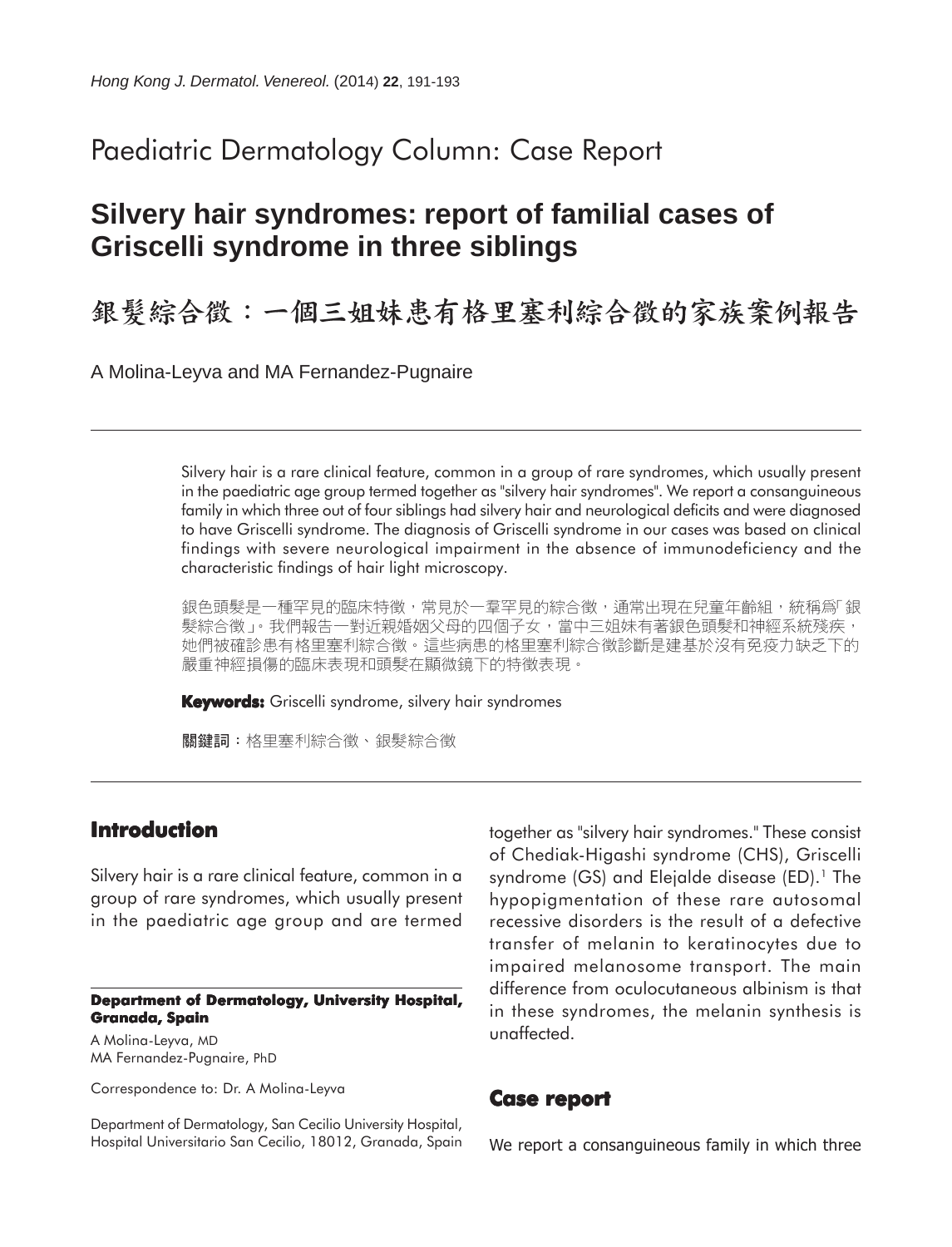out of four siblings had silvery hair and neurological deficits. The affected siblings are all girls while the unaffected one is a boy who had normal hair and enjoyed good health (Figure 1).

On physical examination, the hair of the three sisters over the entire body and scalp was silvery in colour including the eyelashes and eyebrows. These patients had photo-tanning with freckles over the face and other exposed parts. Neurological examination revealed generalised hypotonia and psychomotor retardation. Hair microscopy of the shaft showed evenly distributed



**Figure 1.** Older sister with silvery white hair, including eyelashes and eyebrows.



Figure 2. Light microscopy examination of hair shaft. Compound microscopy showing evenly distributed melanin granules of regular diameter which were bigger than those seen in normal hair (x40).

melanin granules of regular diameter that were bigger than those seen in normal hair (Figure 2).

Peripheral blood smear was normal and no prominent granules were found in the leucocytes in the smears performed in each visit for six times in the past one year. The immunological status was normal and there was no increase of opportunistic infections. The immunoglobulin levels were normal as well as lymphocytic populations. Therefore, the diagnosis of GS type 1 was made.

### **Discussion**

Griscelli syndrome, first described by Griscelli and Prunieras in 1978, is characterised by reduced skin pigmentation, and is often referred to as partial albinism. There is silvery grey hair in combination with variable neurological impairment and immunodeficiency.<sup>2</sup> Three different types of GS have been identified: all share the same cutaneous phenotype but differ in the genetic substrate and in the extracutaneous manifestations. Approximately 60 cases have been reported but only two cases have been described in siblings.<sup>3,4</sup>

In GS, hair microscopy reveals large clumps of pigment distributed irregularly along the hair shaft. Granulocytes have no giant granules. Hair shaft light microscopy shows large, irregularly shaped melanin granules, mostly located in the vicinity of the medullar zone. GS is classified into three types.<sup>5</sup> In GS type 1, patients have silvery-grey hair, light-coloured skin, severe neurological defects and normal immune status.<sup>6</sup> It is caused by a mutation in the myosin Va (*MYO5A*) gene located on chromosome 15q21. In GS type 2 patients have silvery-grey hair, pyogenic infections, haemophagocytic lymphohistiocytosis with an "accelerated phase" and variable neurological defects in the absence of primary neurologic disease.7 It is caused by a mutation in the Rab27a (*RAB27A*) gene located on chromosome 15q21.